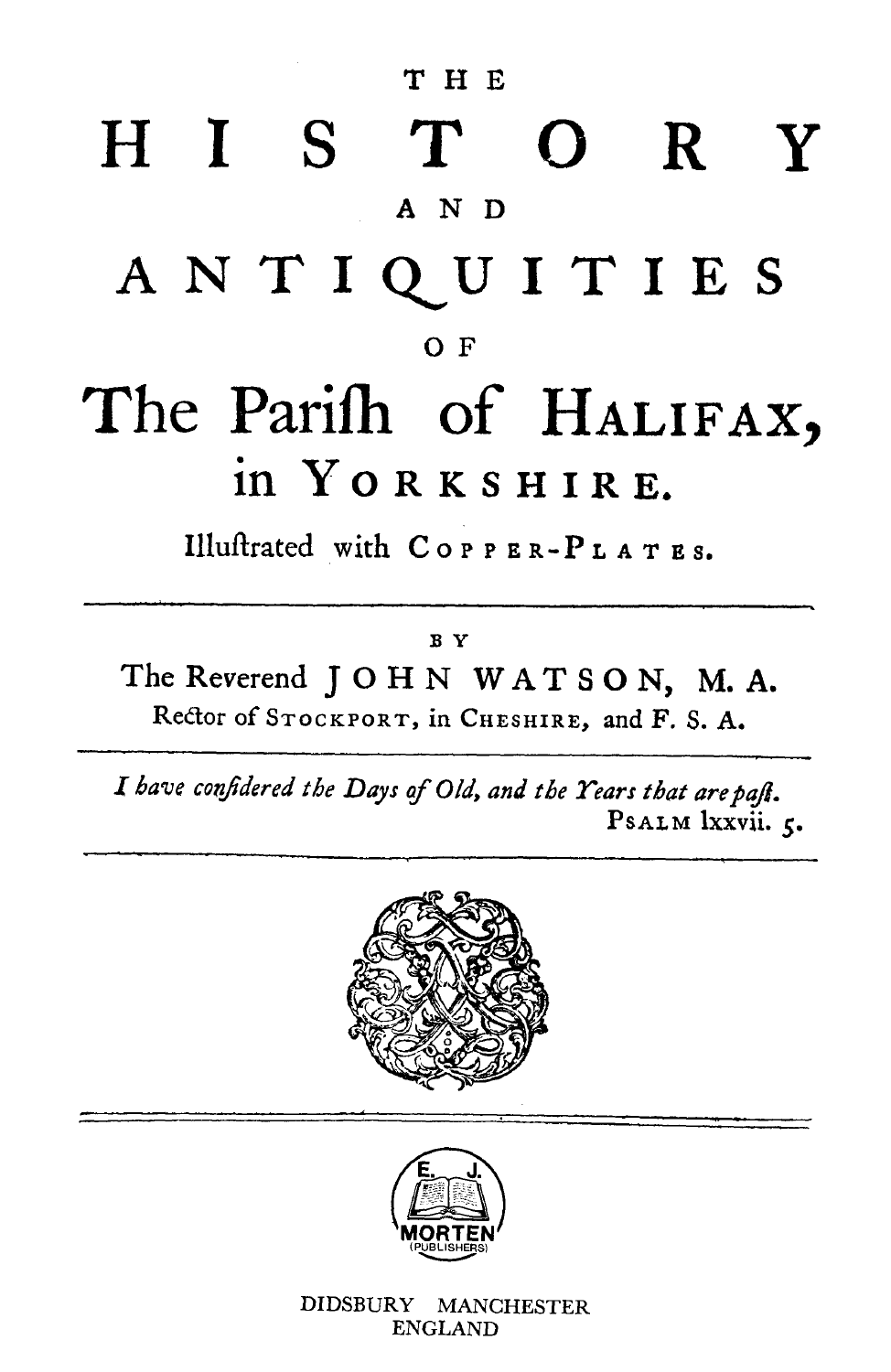## TO THE

# INHABITANTS Of the PARISH of HALIFAX.

GENTLEMEN,

VOU have, in the following Pages, the moft material Ob-<br>fervations relating to your Neighborhood, which I made during feveral Years Refidence amongft you; and it will give me Pleafure to find that they contribute either to your Advantage or Amufement. I have, throughout the whole, ufed the utmoft Impartiality, having no Kind of Attachment to bias my Judgment, or make me fpeak different from what I thought; nor have I had any mercenary View in the Undertaking. The chief Motive which urged me to fo arduous a Tafk, was the Fondnefs I have long entertained for Enquiries of this Nature; and having the Honor to be a Member of the Society of Antiquaries in London, I thought it in fome Meafure my Duty, to draw up the beft Account I could of the Place where I refided; and more efpecially fo, as two fuch very imperfect Publications on this Subject have already made their Appearance. It has always been the Wifh of the above learned Body, to have their Members fo ftationed, that the different Parts of the Kingdom may, by Degrees, be defcribed, either on the more extenfive Plan of a Publication of this Sort, or by leffer Communications, affording Materials for their Archaeologia. Thus Difcoveries may be made to flow together as to one common Center, and fuch a Fund be at laft acquired, as may give to Britain what the immortal Camden in vain attempted, a compleat Account of its Antiquities. I believe I may fay with the greateft Truth, that there never was fo pleafing a Profpect of attaining this defirable End, as at prefent, when fo many Gentlemen of known Abilities are employed in carrying it on. That Part of it which is here prefented to the Public, is an Account of a Diftrict but little known, till of late it became fo much diftinguished by its Trade; but as it is rifing fo rapidly from its Obfcurity, the following Defeription of it can neither be deemed needlefs, nor unfeafonable.

 $A$ ll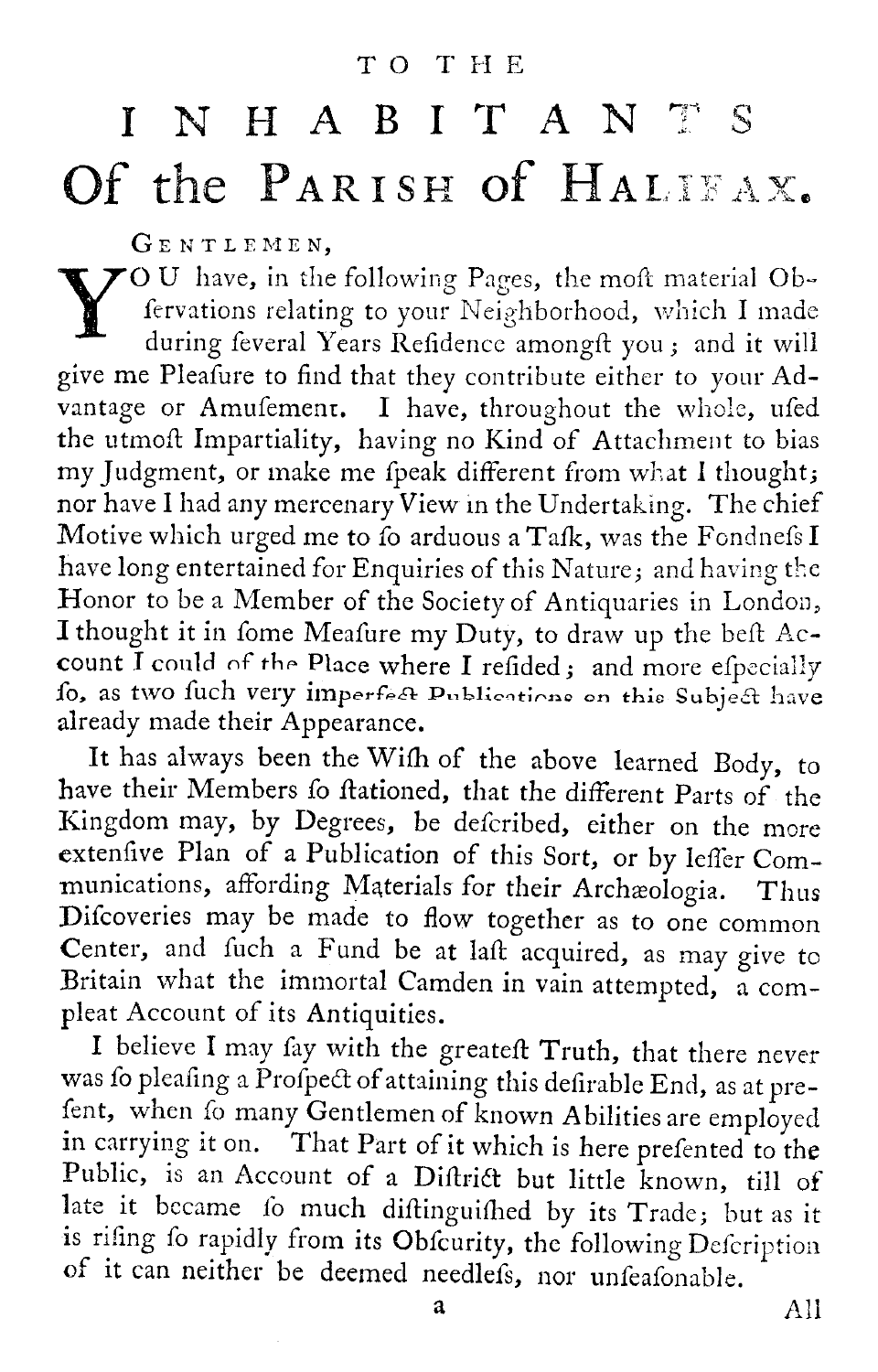#### DEDICATION. **VI**

All which the Author will fay of his own Performance, is, that he has fpared neither labor, nor expence, in fearching every Repofitory, where any thing relating to his Subject was likely to be found, and that

ficut

Parvula (nam exemplo eft) magni formica laboris Ore trahit quodcunque poteft, atque addit acervo.

Pleafed that his Mite may contribute to the making up the great Whole; and that he may be admitted to ftep within the Circle of Antiquity, though he prefumes not to approach near the Center. Publications of this Sort, it muft be owned, are not entertaining to all; one Reafon for which may be, that they are local; but fo far as they are hiftorical the Objection is removed. Who is content to read only the Hiftory of his own Parifh, or County? It is fome Pleafure to reflect that this Kind of Writing has, of late, increafed in Reputation; perhaps the Public are better fatisfied of its Utility, fince Antiquarian Books have fometimes been allowed to be read in the higheft Courts of Juftice, on this well known Maxim, that the heft Evidence which can be had fhould be admitted. Happy, if any Thing here difcovered will contribute to the clearing up thofe Difficulties which have fo frequently embarraffed your Neighborhood, and given Rife to difagreeable Litigations! Happy, if for the future what has been pioufly bequeathed to the Poor, may, by this well-meant Endeavor, be prevented from being either loft, or mifapplied! It would give me great Satisfaction to think, that I had pleaded fuccefsfully the Caufe of the Diftreffed; or that I had been the lucky Inftrument of fpreading Amity and Good-will amongft you. Such as have favored me with any Communications on the Subject of this Performance, will accept of my grateful Acknowledgments for the fame; and I now bid you my laft public Farewell, withing that your Parith may continue to flourith, and increafe in every thing which is truly defirable.

## I am, GENTLEMEN,

## Your humble Servant,

## The AUTHOR.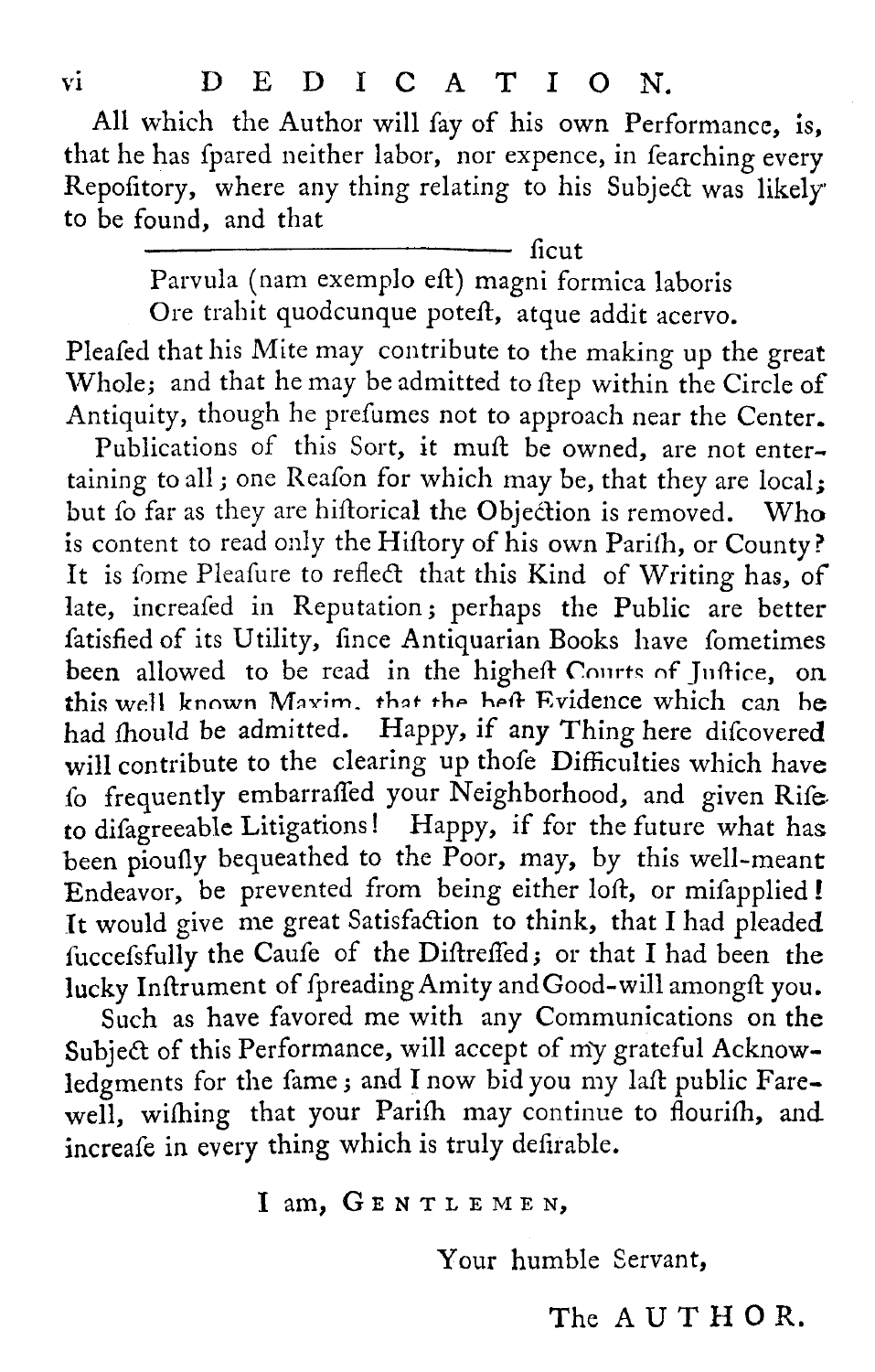$\lceil$   $\lceil$   $\lceil$   $\rceil$ 

**؉ڴڸ؇ڋ؞؊ڸ؞؆ڂ؊ؖ؊؊؊؊؊ؖ؊ڿ؞؊ۭؖ** 

#### T H E **HISTORY** A N D *ANTIQ TI ES* O F HALIFAX.

**HE parish, or vicarage of** *Halifax, in the West Riding T*  $\frac{1}{2}$  of *Yorkshire*, and wapentake of *Morley*, confitts of<br>  $\frac{1}{2}$  **twenty-fix townships,** or hamlets, viz. *Barkifland*, *Brighouse, Eland, Eringden, Fixby, Greetland, Ha*lifax, Heptonftall, Hipperholme, Langfield, Linley, Midgley, Northouram, Norland, Ovenden, Raftrick, Riftworth, Stainland, Stanf-*Standsfield, Shelf, Skircoat, Soverby, Soyland, Southouram, Notels, Alglyorth.* This parith has often been compared to Ruthar, the Median Marigas, Heptonflall, Hipperbolme, Langfield, Linley, Midgley, Northouram, Norland, *Wadfworth*. This parifh has often been compared to Rutlan<sup>ce</sup> thire for fize, but perhaps is the larger place, if Mr. Wright, in his Defcription of that County, has reckoned by ftatute miles, when, at p. 1. he fais, "its dimenfions are not above fome twelve miles over in any place;" for the length of this parifh, from the upper end of Bradley-wood to the top of Widdop, in the di-B rection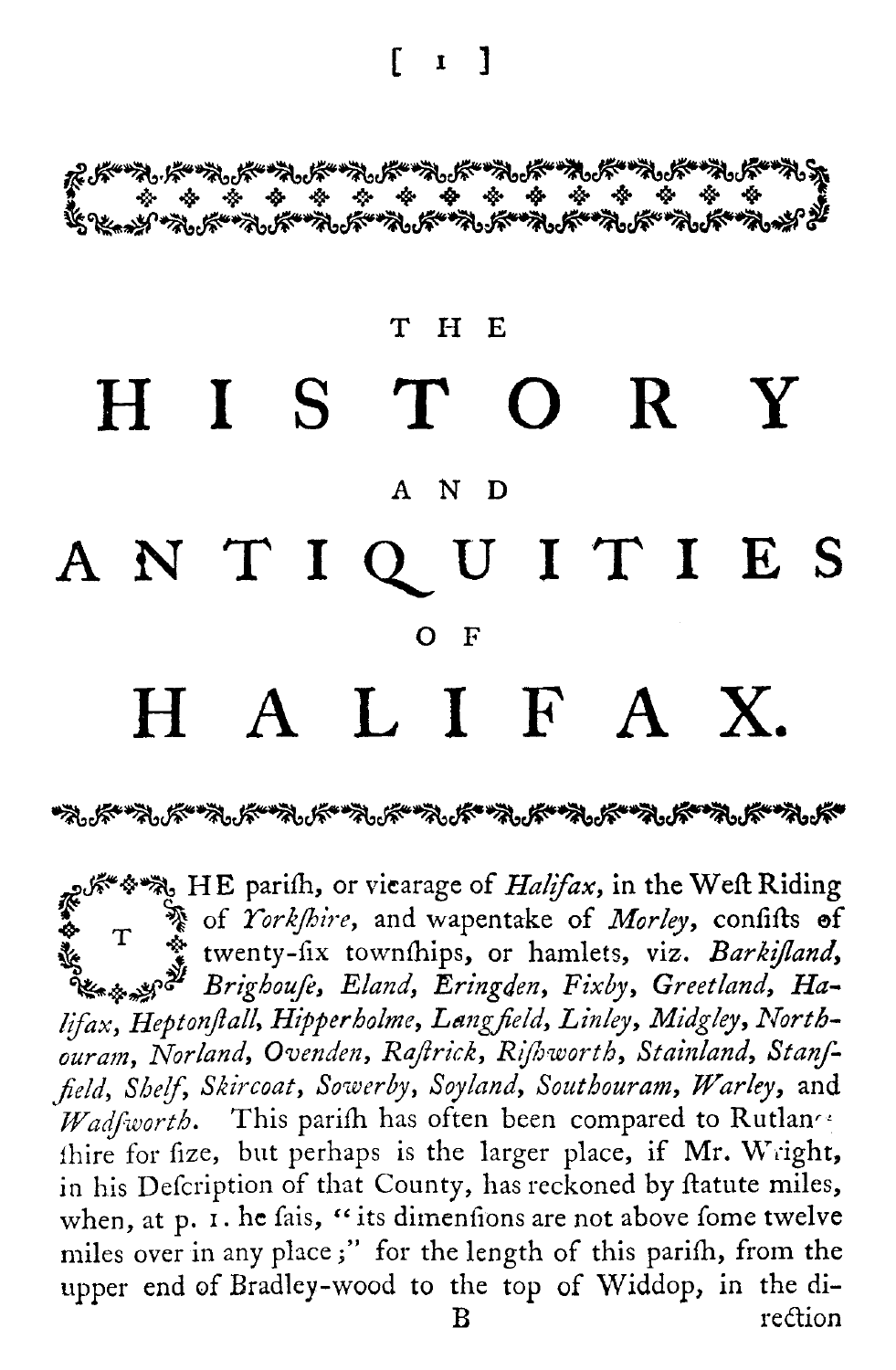rection of fouth-eaft and north-weft, will be nearly twenty ftatute miles; from Bailey Brigg to Stiperden Bank Bottom, in the direction of eaft and weft, about feventeen miles; from the bounds of the parifh, a little beyond the fign of the Queen'shead, in the Bradford-road, to the top of Blackstone Edge, in the direction of north eaft and fouth weft, about fourteen miles. The breadth of it, from the top of Ogden to Cawcliff-yate, near Fixby, or from north to fouth, about ten or eleven miles; from Fly-laith to Coldacres, in the fame direction, nearly the fame diftance; from Stairs-foot to the upper end of Dean-head chapelry, ftill in the fame direction, about eleven or twelve miles. It is bounded on the fouth eaft of Halifax town by the chapelry of Hartshead, by Birstall parish on the east, by Bradford on the north, Whalley on the north weft, Rochdale on the weft and fouth weft, and by Huddersfield on the fouth. The townships which furround it are Hartshead cum Clifton on the fouth eaft, Wike on the eaft, Wibfey, Clayton, and Thornton on the north, Howarth on the north weft, Todmorden and Hundersfield on the weft, Saddleworth and Scamonden on the fouth weft, New Linley and Golcar on the fouth, and Bradley on the fouth eaft.

It is not my defign to write a natural hiftory of this parifh; I fhall therefore content myfelf with giving the reader the following concife account of the country, under the general heads of fire, air, (or weather,) earth, and water.

And 1ft. Several parts of this parifh afford coals, which are particularly ufeful here for the carrying on of that extenfive trade for which this neighborhood is grown famous. Without thefe (as the country yields but little wood) the manufactures would languish, if not be totally deftroyed. What deficiency there is in this refpect, is amply fupplied from the neighboring parishes. In fome townships there is plenty of turf earth, which, when prepared for fuel, by drying in the fun, is reckoned a wholefome firing. It has even been remarked, that where the ufe of this prevails, peffilential diforders have been more rare, and lefs fatal. (See Morton's Northamptonshire, p. 84. and Philosophical Tranfactions, No. 170.)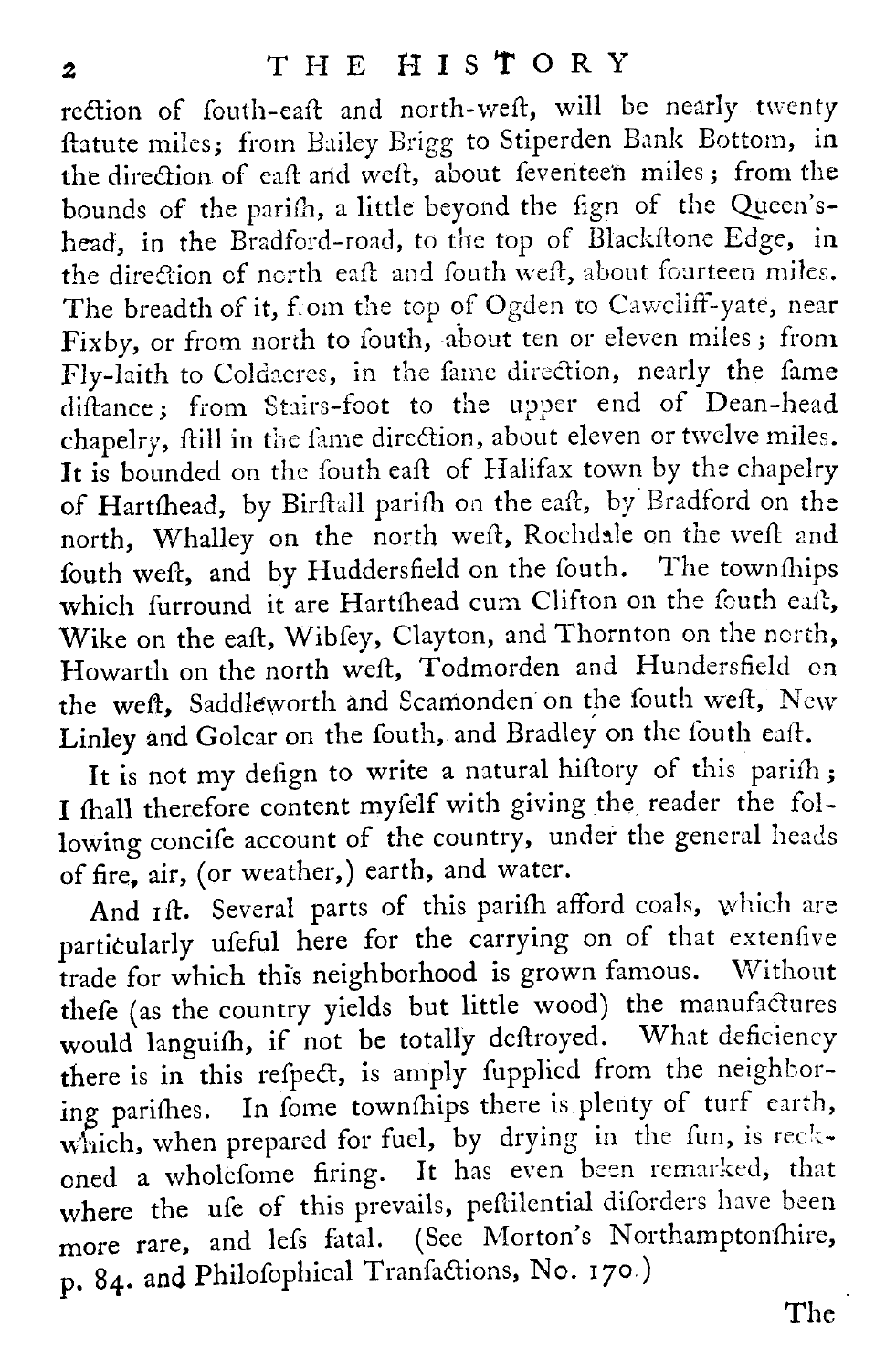The air of this parifh is very good. The winds which chiefly blow here come from the weft and fouth weft, and are often attended with rain; for fweeping in thole directions over a large tract of the fea, and bringing with them much vapor, they meet with little to obftruct them in their courfe, till they come to the high chain of hills called Blackftone-edge, (the fouth weft boundary of this parifh,) which not being able to furmount, the greateft part in that cafe falls in Lancafhire; at other times it is forced over, when the electrical fire with which the clouds are charged, being ftrongly attracted by thefe mountains, heavy fhowers of courfe fucceed. In thefe high lands are more thunder and lightning than in low flat countries, which was remarked by the ancients as a general fact, though they knew not the philofophy of it. Thus Horace has told us, that " feriunt fummos fulmina montes."

The winds which blow from the eaft are not fo apt to bring rain with them as the above; however, it fometimes happens, that what rains they do bring, continue to fall here for two or three days together, which may be owing to the currents of air being fo much weakened in their long paffage, that they cannot eafily drive the vapor over fuch high lands as part Lancashire from Yorkshire. This causes a kind of  $\hat{t}$  agnation, which lafts till either the mafs of condenfed vapor is difcharged, or a current fets in from the weft, ftrong enough to drive it back.

I think it has been obferved, that a ridge of high ground generally runs through the middle of every large ifland, that the fprings, as well as the defcending rains, may have the liberty of discharging themselves into the fea. That this end is anfwered by Blackftone-edge, is plain, becaufe the water which falls here, runs both into the eaftern and weftern feas; and to confirm the general obfervation, Camden, p. 379. edit. Lond. 1587. fays, "Pars feptentrionalis montibus non magnis leviter " intumefcit, qui --- per Angliam mediam perpetuum dorfum " perpetuis jugis elatum ad Scotiam usque, nomine fæpe mu-" tato, agunt. Hic enim Moreland, inde Peake, deinde Black- $\mathbf{B}$  2 "  $\mathbf{f}$  flon-edge,

Air and weather.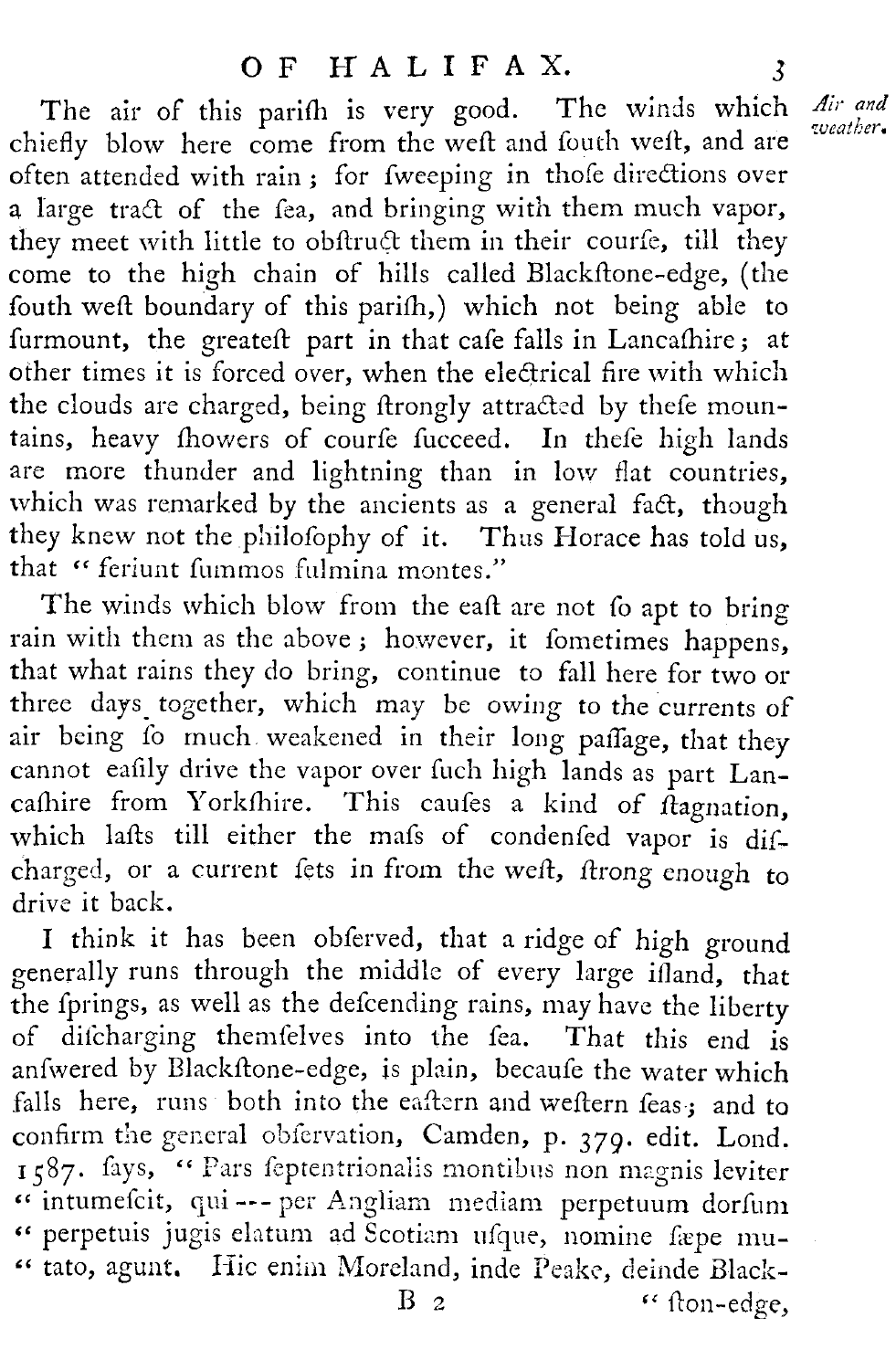" fton-edge, poftea Craven, deinceps Steanmore, et demum in  $"$  cornua  $\tilde{f}$ ciffi Cheviot vocantur."

Amongft the exceffes in the weather in thefe parts which  $I$ have met with on record, are thefe. In the Regifter-office at Wakefield, Rot. 1615. it is faid, "Mem. Quod decimo fexto die hujus menfis Septembris, et nocte ejusdem diei, ac etiam decimo feptimo die fequenti, tanta et tam magna fuit pluvia " hifce occidentalibus partibus Eboracenfis comitatus ad flumen " Calderi, et alia flumina ita increverunt, ut per immenfas aquas, et inundationem earund. aquarum, pontes lapidei de Ealand " et Kighley, ac quamplurimi alii lignei ponticuli ad numerum viginti, ad magnum detrimenturn transeuntium tam vi- " cinorum quam extraneorum, et ad magnum of the Kighley, ac quamplurimi alli lignei ponticuli ad<br>
" rum viginti, ad magnum detrimentum tranfeuntium t<br>
" cinorum quam extraneorum, et ad magnum patriæ<br>
" tum facti proftrati, et ejecti fuerunt." This is in<br>
meafure meafure authenticated by a lift of the difbursements made in rebuilding the bridge at Eland, from whence it appears, that at Chriftmas,  $1617$ , there had been expended on the work, 424l. 15s. 4d. and the eftimate for finifhing it was 60l. more.

In the regifter of Hartshead Chapel, adjoining to this parish, is the following entry : " Sept. 11 **, 1673, was the great flood " that broke down fo many bridges." But the most remarkable** thing of this kind, which falls within the compafs of my defign, **is what is called Ripponden flood, which happened May 18, 1722, between the hours of three and five in the after**noon, an account of which may be feen in the Abridgment of **the Philosophical Transactions by Reid and Gray, Vol . VII. p. <sup>45</sup> . drawn up by the late Mr . Thoresby, of Leeds, who** attributes the caufe of that furprifing inundation to the dafhing **of two great watry clouds upon the hills. Whether he was rightly** informed of the number of houfes, mills, and bridges deftroyed, as alfo of the lives loft on this melancholy occasion, is not eafy **now to determine ; it is certain, however, that the chapel at Ripponden was fo damaged by the flood, that the inhabitants were obliged, a few years after, to erect a new one . A coffin** alfo was forced out of a grave there, and lodged in a tree a confiderable diftance from the chapel yard. Those who faw the **inundation,**